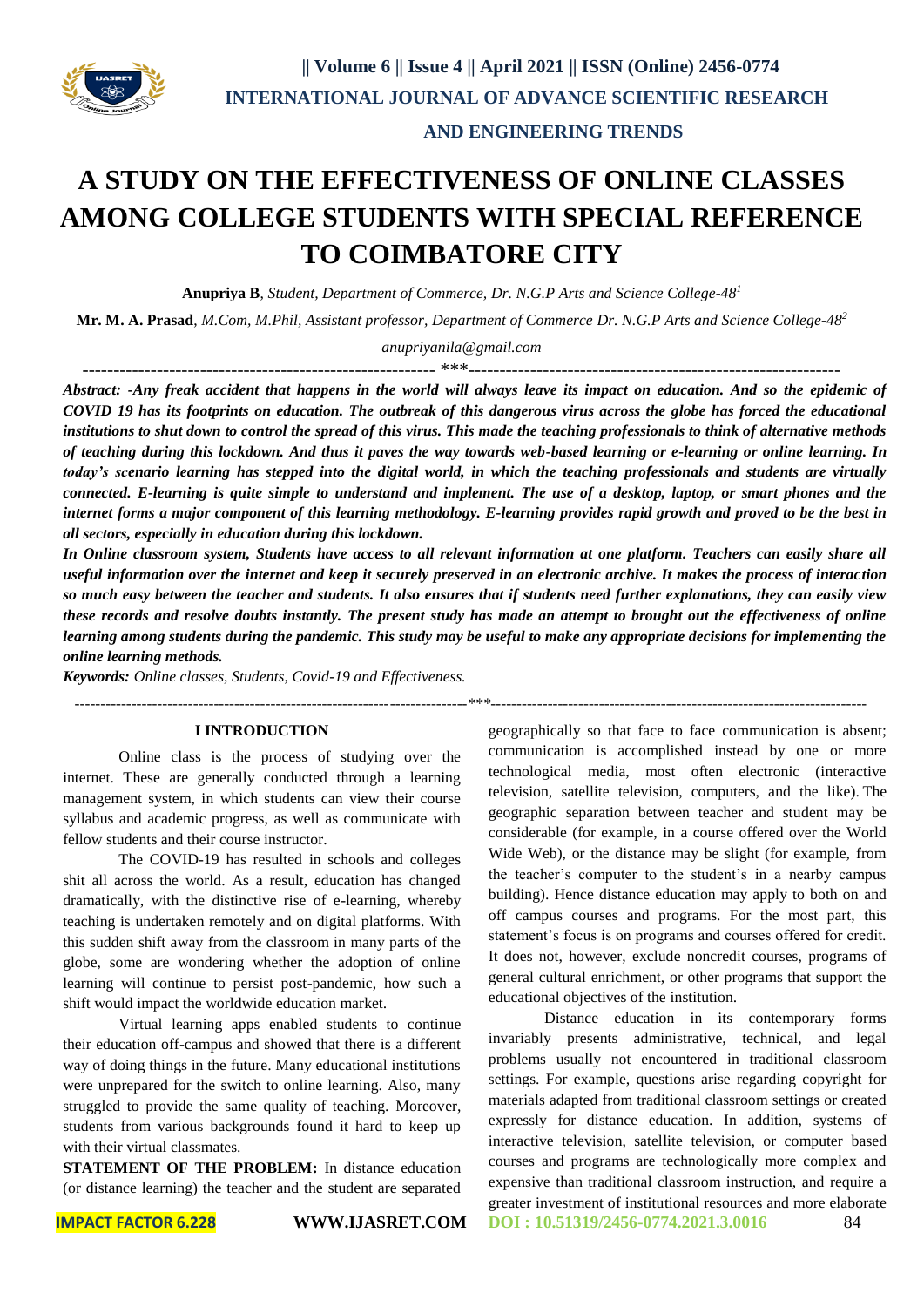

organizational patterns. These issues not only make more difficult the question who is entitled to claim ownership of materials designed for distance education; they also raise questions about the appropriate distribution of authority and responsibility between the general administration of the college or university, on the one hand, and the separate academic departments or units within a given institution, on the other. The technical and administrative support units responsible for maintaining and operating the means of delivering distance education courses and programs are usually separate from particular academic departments or units that offer those courses and programs.

#### **OBJECTIVES OF THE STUDY**

- To improve efficiency and effectiveness of learning
- To improve the online communication ability for individuals and groups
- To maintain current technology hardware, software and network infrastructure
- To create higher levels of intellectual abilities in students

# **RESEARCH METHODOLOGY**

Research methodology is a way to systematically solve the research problems.

Primary data- It is collected through questionnaire

Secondary data- It is collected from Journals, magazines and websites

#### **TOOLS USED IN THE STUDY**

Conventional tools like descriptive tables and percentage were used for the purpose of analysis. Further, the following specific tools were used.

Simple percentage analysis

Chi-square analysis

#### **LIMITATIONS OF THE STUDY**

- Number of respondents is limited to 155 in the study.
- At times, the respondents may not be genuine with their answers.
- The area of the study of collecting samples is limited within the Coimbatore city.
- The period of study is limited to 3 months.

#### **II REVIEW OF LITERATURE**

**Garrison, D. R., & Vaughan, N. D.** (2017)."Well-grounded in research, Blended Learning in Higher Education clearly demonstrates how the blended learning approach embraces the traditional values of face-to-face teaching and integrates the best practices of online learning. This approach has proven to both enhance and expand the effectiveness and efficiency of teaching and learning in higher education across disciplines."

Palloff, Rena M., Pratt, Keith. (2016) Building Online Learning Communities further explores the development of virtual classroom environments that foster a sense of community and empower students to take charge of their learning to successfully achieve learning outcomes. This is

the second edition of the groundbreaking book by Rena Palloff and Keith Pratt and has been completely updated and expanded to include the most current information on effective online course development and delivery. A practical, hands-on guide, this resource is filled with illustrative case studies, vignettes, and examples from a wide variety of successful online courses.

# **OPERATIONAL MEANING**

An online class is a course conducted over the Internet. They are generally conducted through a learning management system, in which students can view their course syllabus and academic progress, as well as communicate with fellow students and their course instructor.

Online classes are generally self-paced, allowing for greater flexibility in completing coursework. Some examples of online courses are MOOCs, or Massive Open Online Courses, as produced by organizations such as edX or Coursera. Many traditional universities offer online courses, including Purdue University via their takeover of Kaplan.

#### **DATA ANALYSIS**

The analysis and interpretation of the study is based on the information supplied by a sample of 155 respondents.

- Simple percentage analysis of collected data
- Chi-square analysis

#### **SIMPLE PERCENTAGE ANALYSIS INTERPRETATION**

The above respondents reveals the age of the respondents. It is clear that 21.9% of them are below 20 years, 69% of them are between 20 to 30 years, 7.7% of them are between 23 to 25 years, 1.3% of them are above 25 years.

**Majority (69%) of the respondents are between 20 to 22 years.**

# **CHI-SQUARE ANALYSIS INTERPRETATION**

The calculated value of chi-square is more than the table value. Hence, the hypothesis is accepted stating that there is no significant relationship between the age and engagement in online classes.

#### **FINDINGS**

# **SIMPLE PERCENTAGE ANALYSIS**

- Majority (69%) of the respondents are between 20 to 22 years.
- Majority (58.7%) of the respondents are female.
- Majority (82.6%) of the respondents are unmarried.
- Majority (77.4%) of the respondents are from Nuclear family.
- Majority (68.4%) of the respondents has 3 to 5 members in their family.
- Majority (49.7%) of the respondents are from urban area.
- Majority (65.2%) of the respondents are prevailing UG.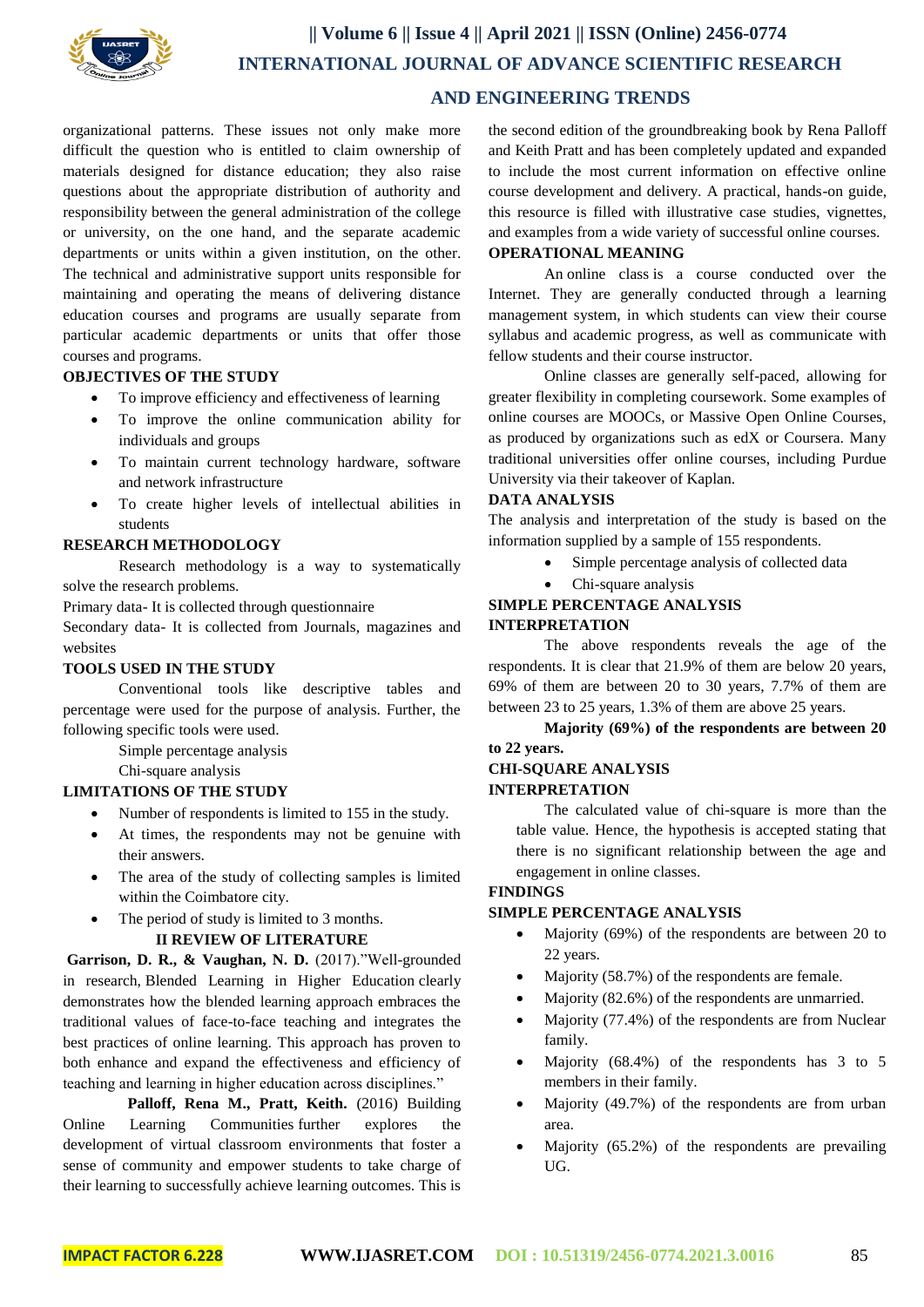

# **|| Volume 6 || Issue 4 || April 2021 || ISSN (Online) 2456-0774 INTERNATIONAL JOURNAL OF ADVANCE SCIENTIFIC RESEARCH AND ENGINEERING TRENDS**

- Majority (62.6%) of the respondents are studying in private institute.
- $\bullet$  Majority (51.6%) of the respondents are from arts major.
- Majority (56.1%) of the respondents are not comfortable with online learning.
- Majority (49.7%) of the respondents are considering online learning at home as good.
- Majority (37.5%) of the respondents are considering online learning as moderately effective.
- Majority (38.1%) of the respondents are considering visual attractiveness of online learning as moderately attractive.
- Majority (34.2%) of the respondents consider the factor of methodology as the best thing about online learning.
- Majority (33.5%) of the respondents consider app installation as a major difficulty in online learning.
- Majority  $(36.1\%)$  of the respondents consider the level of engagement through online class as average.
- Majority  $(87.1\%)$  of the respondents have their own device for learning through online classes.
- Majority  $(65.8\%)$  of the respondents are using mobile phones for learning through online classes.
- Majority (61.9%) of the respondents are spending 3 to 5 hours on online learning.
- Majority (46.5%) of the respondents consider face-toface communication as important.
- Majority (42%) of the respondents reveal that their college is helpful in learning through online classes.
- Majority (35.5%) of the respondents consider lack of interest as a challenge in online learning.
- Majority (35.5%) of the respondents consider flexibility as an advantage of online learning.

# **CHI-SQUARE ANALYSIS**

- There is significant relationship between respondents' age and their engagement in online learning.
- There is significant relationship between respondents' residential area and the effects of learning at home.

# **SUGGESTIONS**

- It's easier to recall information if you're in the same place where you first learned it, so having a dedicated space at home to take online courses can make your learning more effective. Remove any distractions from the space, and if possible, make it separate from your bed or sofa. A clear distinction between where you study and where you take breaks can help you focus.
- Open your calendar and choose a predictable, reliable time that you can dedicate to watching lectures and completing assignments. This helps ensure that your courses won't become the last thing on your to-do list.
- Tell your friends about the courses you're taking, post achievements to your social media accounts, or blog about your homework assignments. Having a community and support network of friends and family to cheer you on makes a difference.
- Taking notes can promote active thinking, boost comprehension, and extend your attention span. It's a good strategy to internalize knowledge whether you're learning online or in the classroom. So, grab a notebook or find a digital app that works best for you and start synthesizing key points.

# **III CONCLUSION**

Online Learning is the most common method of distance learning today. During the lockdown period for Covid-19, online learning is the best platform to keep learners/educators engaged and safe by maintaining social distancing. Government of India has initiated different online learning platforms to continue educational activities during lockdown period which are also been recognized by UNESCO and World Bank. Online Learning method utilizes various applications of the internet to distribute classroom materials and help learners and educators interact with one another. Using the various technologies available for Online Learning, educators can provide a more interactive distance learning experience by delivering real-time, synchronous video conferencing. Online learning is considered as future learning process and this platform has a potential of overall change in pedagogy of teaching learning in the modern world.

However, necessary steps must be taken to train all stakeholders of education on online learning platform. Government/educational institutions should adopt the policy to provide free internet and free digital gadgets to all learners in order to encourage online learning as a result of which people would get engaged during lockdown and remain safe from pandemics. Online Learning is the best method of learning at this time of lockdown due to the outbreak of Covid-19 and further in-depth statistical study may be undertaken on impact of online learning during lockdown period. The present study has brought out the effectiveness of online classes among college students.

# **REFERENCES:**

- ▶ Patrick, S., & Powell, A. (2019). A Summary of Research on the Effectiveness of K–12 Online Learning, "Effectiveness of Online Teaching and Learning," iNACOL.
- $\triangleright$  Swan, K. (2013). Learning Effectiveness Online: What the Research Tells Us, In J. Bourne & J. C. Moore (Eds) Elements of Quality Online Education, Practice and Direction, Sloan Center for Online Education, 13-45.
- American Association of University Professors (2012). Statement on Distance Education. June 1999.